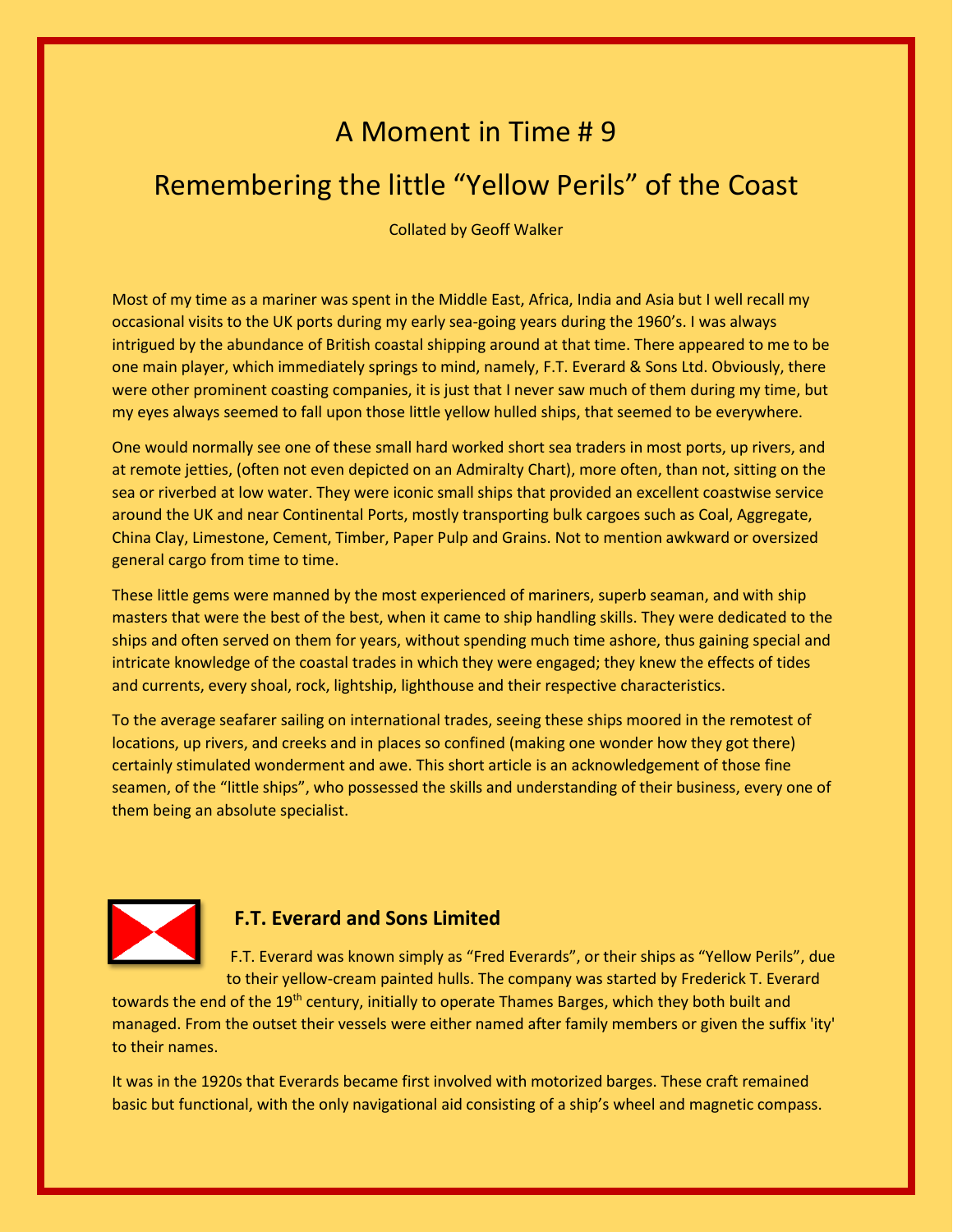However, they were extremely successful in their fulfilling their role, hauling cargoes up and down the River Thames and near coastal Ports, and both their fleet numbers and the size of vessels increased over ensuing years, as their trades became more varied and further afield. By the 1920s the company had ventured into coastal tankers designed to carry edible oil, which proved to be a lucrative trade for them. It was during later years they ventured into Petroleum and Fuel Oil tankers and were instrumental in developing the main oil terminal at Plymouth, at Cattledown Wharves on the River Ply.

By the mid-1950s, F.T. Everard had close to 100 ships including tankers, increasing in size with each new building project. The company acquired several other shipping companies, amongst which was Glen and Co which they bought in 1961. Unfortunately for Everard the steady trade of carrying coal from ports near pits to gas works ended almost overnight (in the late 1960s) when oil replaced coal. Thus, the decline in some of their traditional trades saw the company move increasingly into ship management by 1970s.

Nevertheless, they remained very traditional in their thinking and it is reputed that it was not until the outbreak of war in 1939 that their first vessel was reportedly fitted with radio. Their operations base was at Greenhithe, in Kent, on the River Thames and often groups of their vessels could be seen hipped up alongside each other and tied to buoys whilst awaiting cargoes or undergoing maintenance. Greenhithe remained their main center of operations throughout the company's lifetime.



(unknown photographer)

An earlier Wartime built vessel **Angularity** (ex - Empire Shoal**).** Built at Harland & Wolff, Govan, for Ministry of War Transport in 1941. 878 GRT 1150 DWT.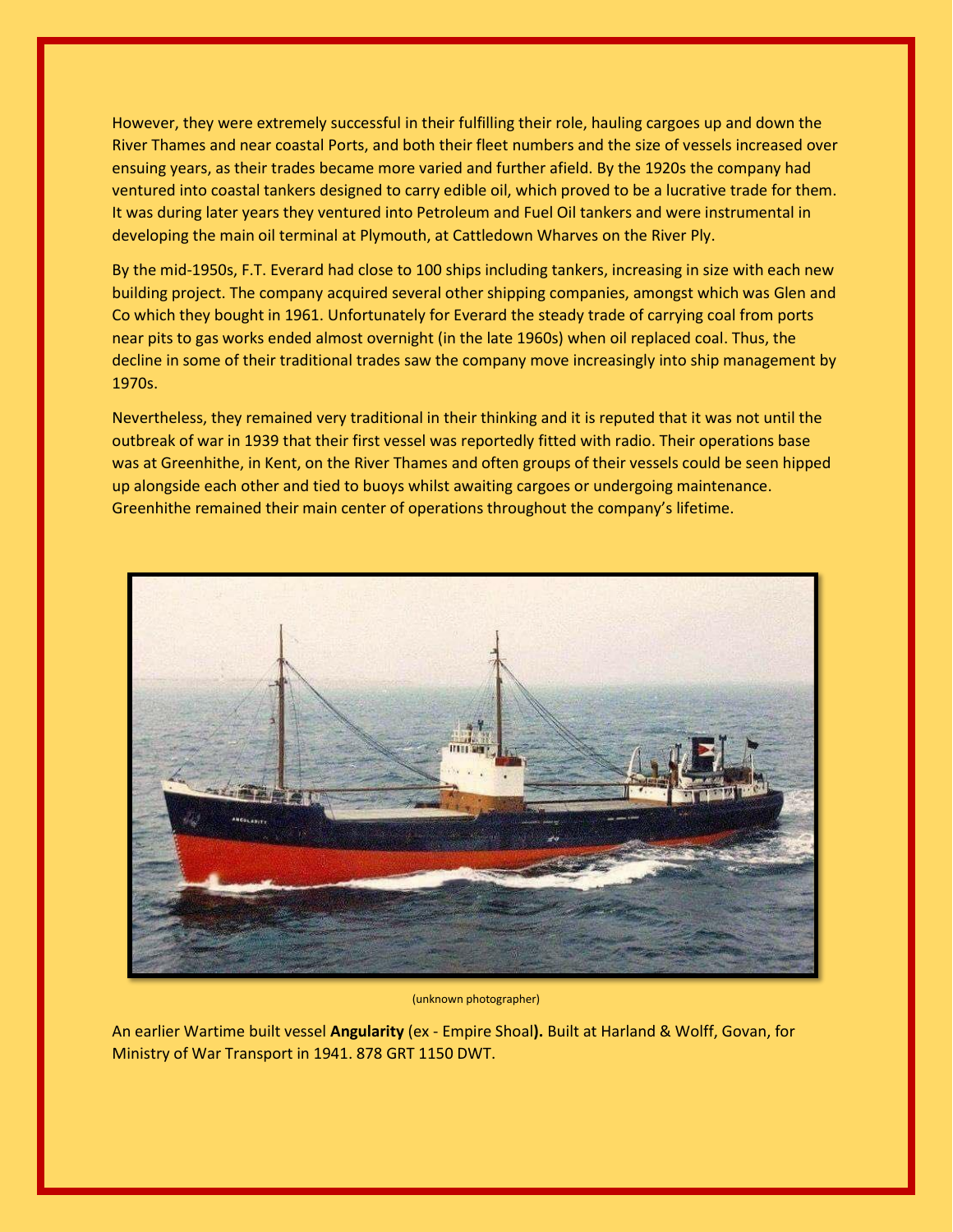

**Penelope Everard**. A regular Baltic Trader carrying timber and Paper Pulp, or Soya Beans to Erith from Rotterdam. Built 1963. 1583 GRT 2545 DWT. There were several built of the same class.

(Image Richard Cox)



(image JK Byass)

The sleek looking **Ethel Everard** 1599 GRT 2601 DWT built in 1966 by Clelands Shipbuilding Co. Ltd., Wallsend. Easily recognizable being the only "Goalposter" within the fleet. Sold to foreign interests in 1984 and wrecked 1985.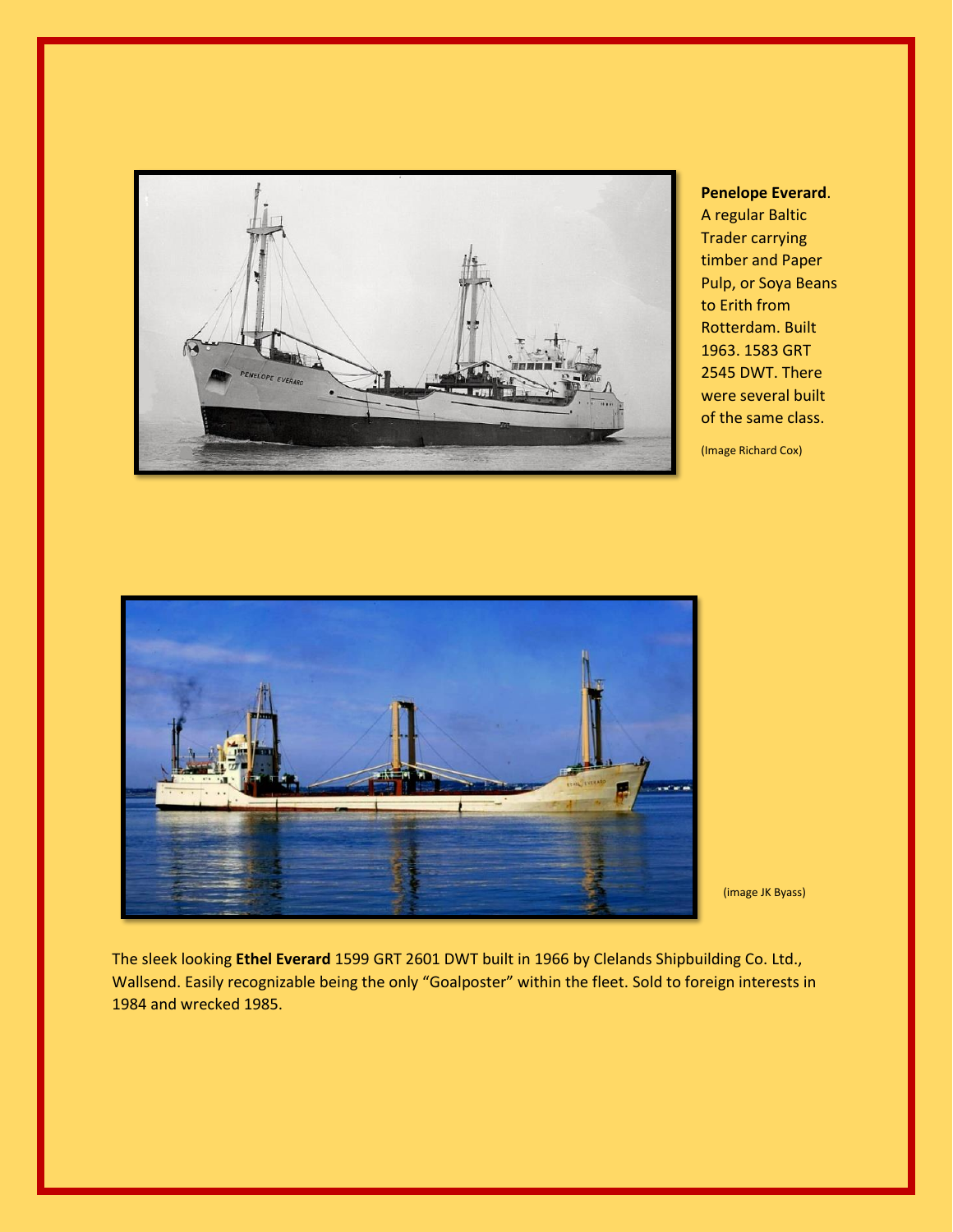

(unknown Photographer)

An unidentified Everard's coastal vessel waiting to load. This is a typical example of a group of dry cargo coasters they had within their fleet of the same class, all with similar specifications. Used in their near coastal and middle trades in the post WW2 years and always identifiable by their yellow painted Hulls and distinct red and white funnel insignia.



The **Adaptity.** Built 1945, by Goole Shipbuilding Co Ltd., 945 GRT 1191 DWT. Pictured laying serenely alongside at one of the smaller UK ports. Handy for a quick run ashore being so close to the town. The ship lasted with the fleet until 1970 when she went for demolition.

(unknown Photographer)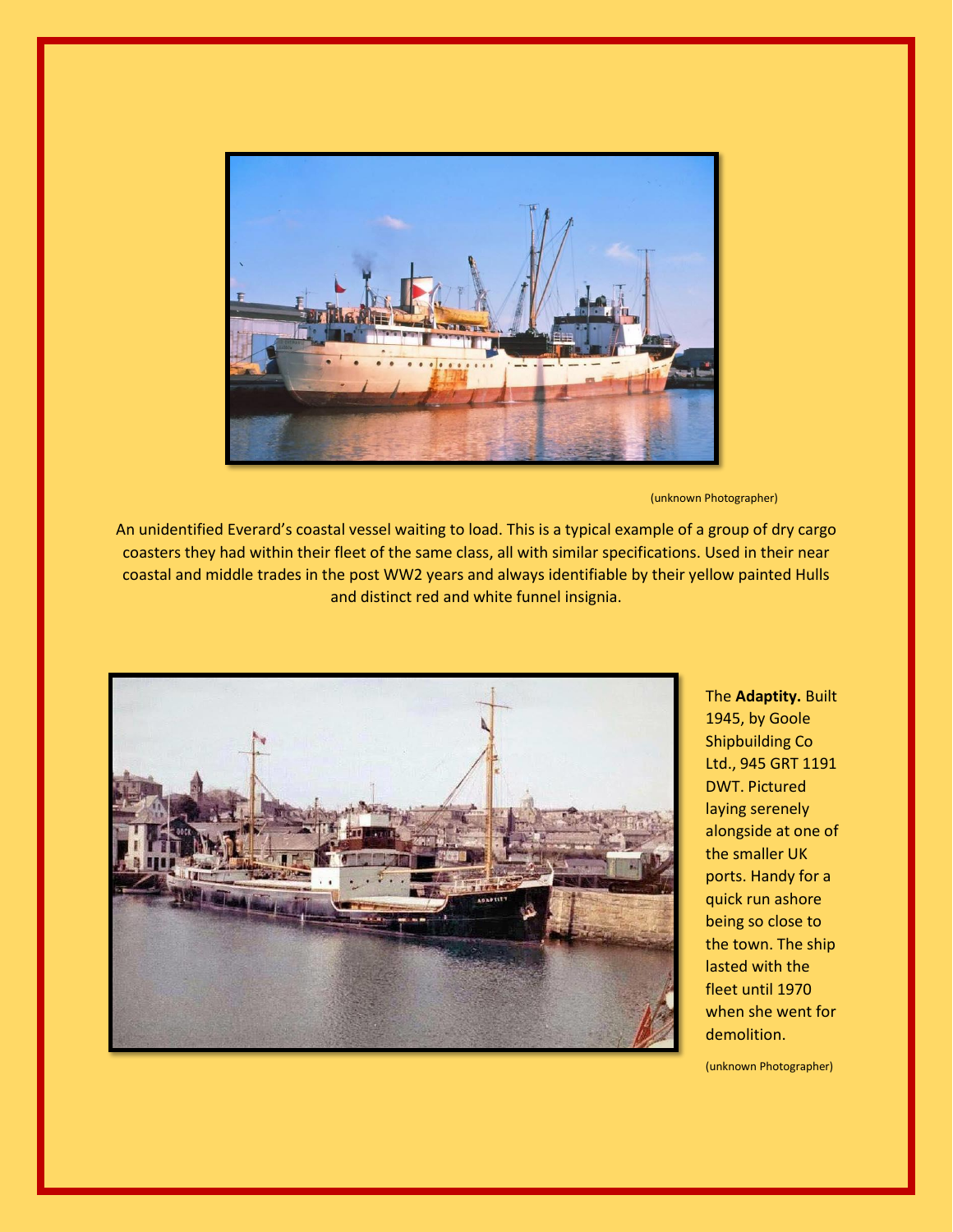

(unknown Photographer)

The smart looking **Summity**, with a full load of timber, presumably from one of the Baltic Ports. Built for Everards in 1972 by Goole Shipbuilding co.Ltd., Sold 1987 and capsized in October the same year after having been sold, and renamed "Sumnea". The bulk carrier capsized at Dover, Kent with the loss of three of her six crew. Survivors were rescued by the RNLI Life Boat.

By the mid-1950s, Everards had close to 100 ships including tankers, increasing in size with each new building program. Everard acquired several other shipping companies, amongst which was Glen and Co and J.Hays and Co., which they bought in 1961. By the 1970s they had firmly established themselves in ship management. A further acquistion was made when they bought Comben Longstaff in 1980, together with their 9 vessels which were intigrated into the Everard fleet.



The smaller Everard coaster **Sonority.** 589 GRT built in 1952 by Fellows & Co Ltd., Great Yarmouth. Photographed at Bideford Quay, Devon. A picturesque setting. Sold in 1976 and renamed Rowancraig, she then underwent several other changes in ownership before being scrapped in Greece 1986.

(Image William Davies)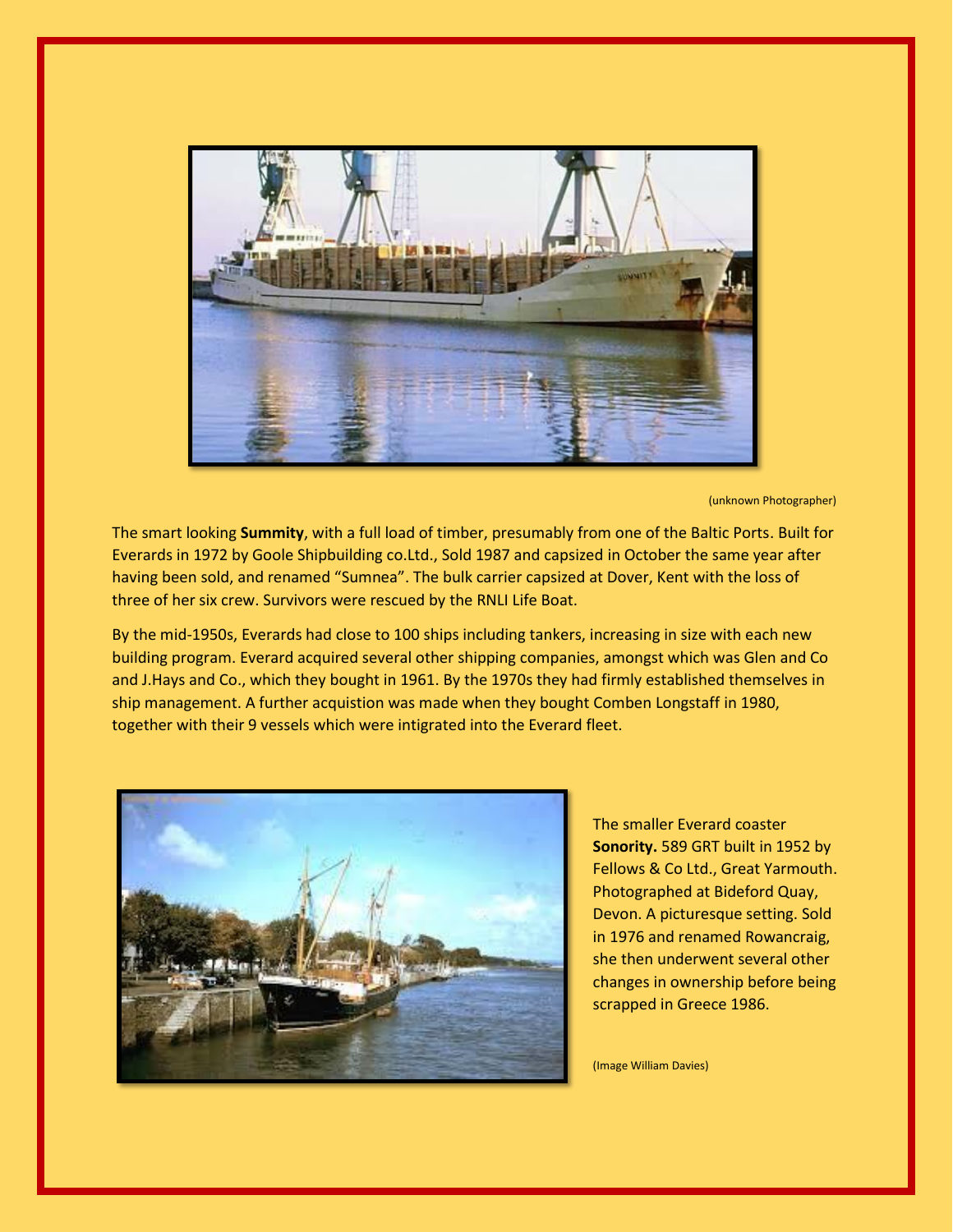

One of Everard's fine looking coastal tankers, **Anteriority,**  2,003 GRT and Built in 1954. Photographed in Southampton Water during 1960s. She was sold in 1968 and unfortunately wrecked off northern Crete in 1982.

(unknown photographer)



**Speciality** Built 1951 by **Grangemouth** Dockyard Co.Ltd., 1557 GRT 1837 DWT. This ship was involved in a collision with the Argentinian ship MV Rio Tercero, off Greenhithe in the River Thames during 1972. She was scrapped in 1972 as a consequence.

(unknown photographer)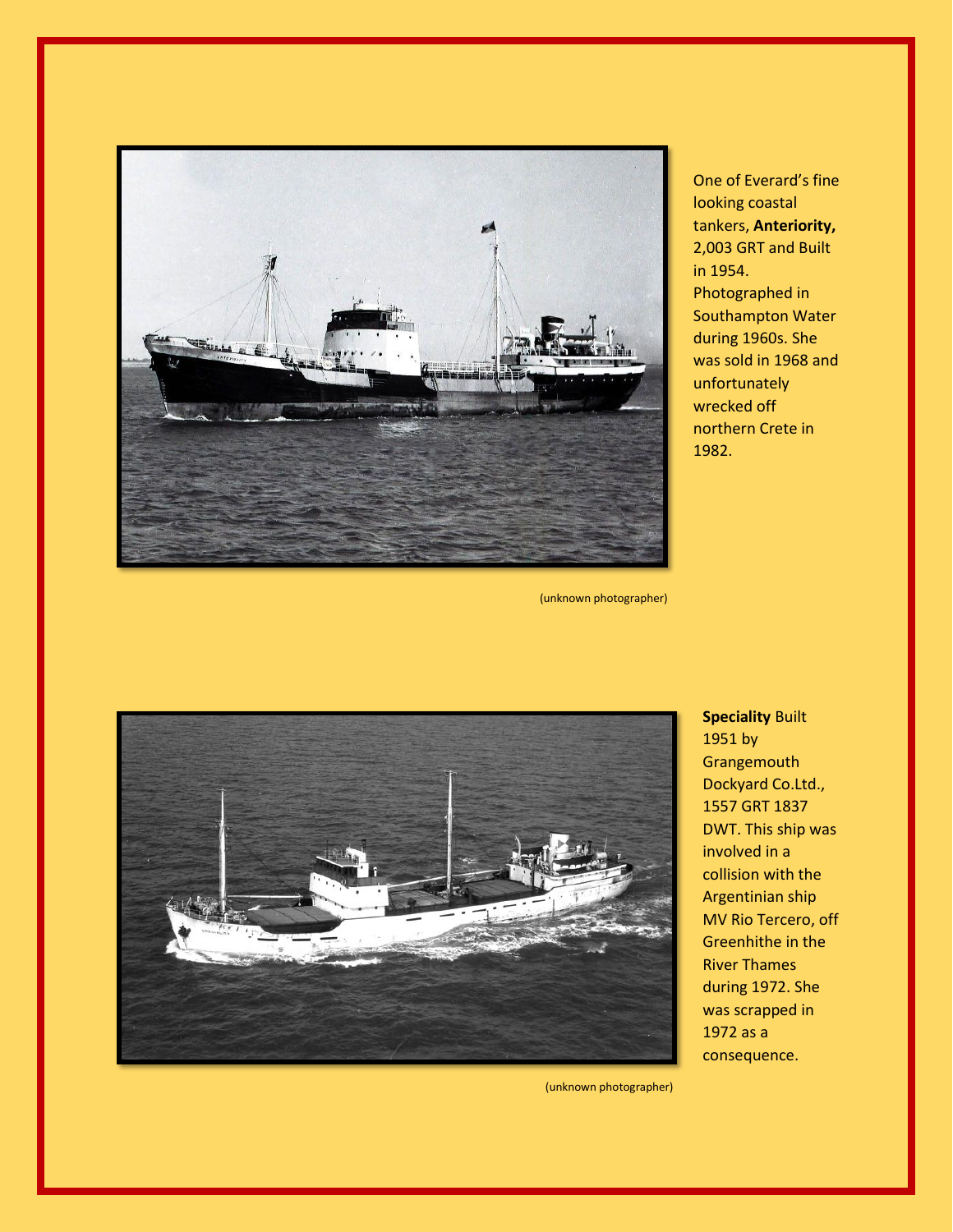

**Actuity.** Built 1945 as Empire Tedship for MOWT, it was acquired by Everard's in the 1950s

(unknown photographer)



**Speciality** 1597 GRT Built 1977 by Goole Shipbuilding Co.Ltd., seen with a full deckload of packaged Timber from Archangel in Russia. Photographed at Dublin awaiting discharge. Sold in 2002.

(unknown Photographer)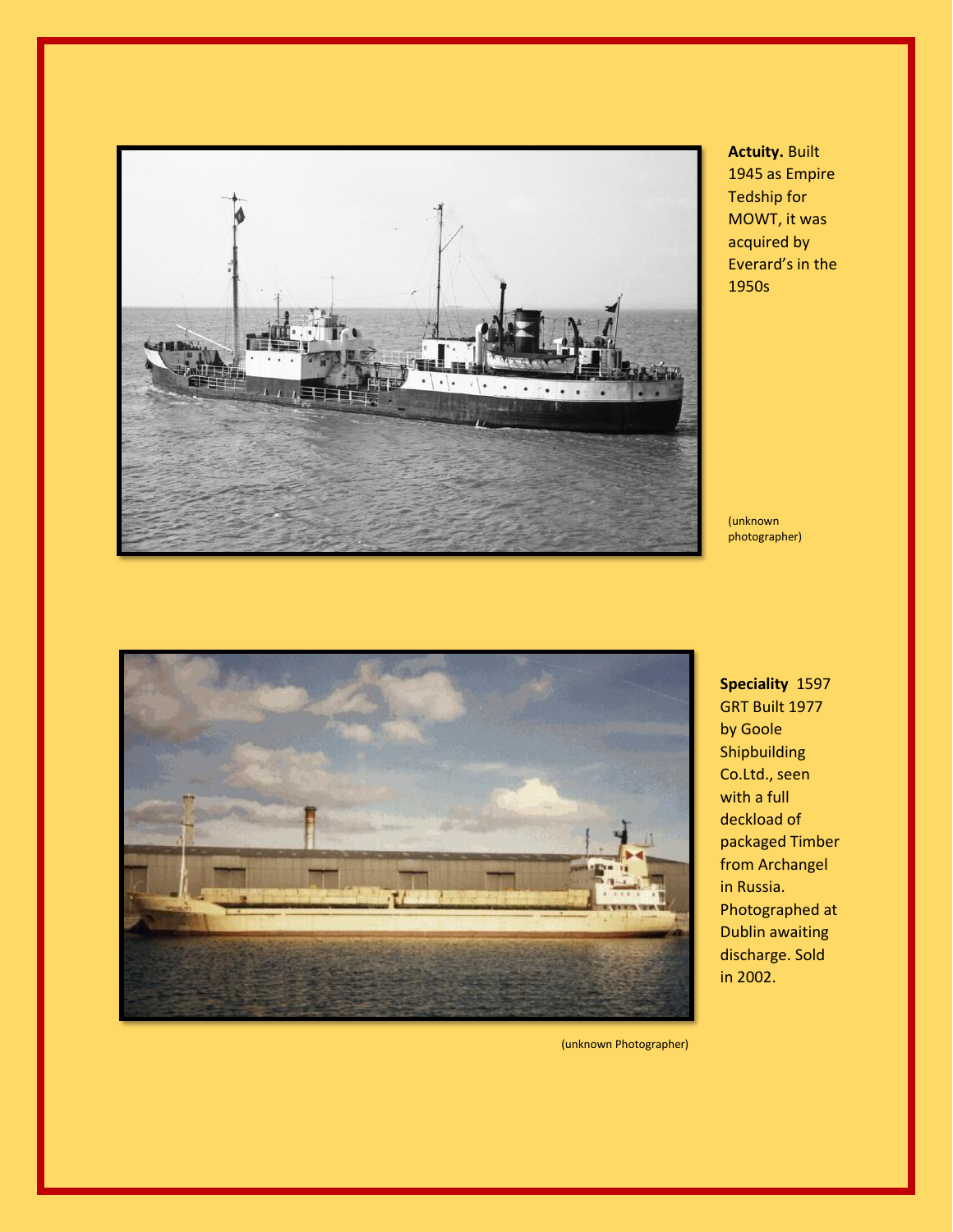A random selection of some typical pre and early post WW2 "ity" names, used since the company of F.T. Everard & Sons was foprmally established in 1920. It is important to note the same shipnames may have been retained and used multiple times for different company ships, throughout the years., ie Angularity 501/1934, Angularity 878/1941 (ex-Empire Shoal). Some Everard family names were also used from time to time. This company tradition remained until its demise in 2006.

| <b>AUDACITY 589 GRT Built 1928</b>   | <b>ALACRITY 554 GRT Built 1940</b>         | <b>ASTRALITY 2186 GRT Built 1954</b>        |
|--------------------------------------|--------------------------------------------|---------------------------------------------|
| <b>AUTHORITY 616 GRT Built 1928</b>  | <b>AFFIRMITY 249 GRT Built 1953</b>        | <b>ASSIDUITY 350 GRT Built 1930</b>         |
| <b>ASPERITY 699 GRT Built 1929</b>   | <b>ACCLIVITY 1179 GRT Built 1952</b>       | <b>ACTUALITY 311 GRT Built 1933</b>         |
| <b>ACTIVITY 358 GRT Built 1931</b>   | <b>ARIDITY 336 GRT Built 1931</b>          | <b>GRIT 501 GRT Built 1934</b>              |
| <b>ACRITY 403 GRT Built 1934</b>     | <b>ANGULARITY 501 GRT Built 1934</b>       | <b>ACCRUITY 456GRT Built 1935</b>           |
| <b>AQUEITY 301 GRT Built 1934</b>    | <b>ANONITY 303 GRT Built 1936</b>          | <b>SEDULITY 490 GRT Built 1936</b>          |
| SAGACITY 490 GRT BIt 1936            | <b>SEQUACITY 870 GRT Built 1937</b>        | <b>SINCERITY 634 GRT Built 1936</b>         |
| <b>SERENITY 487 GRT Built 1937</b>   | SIGNALITY 487 GRT Built 1937               | <b>SUAVITY 634 GRT Built 1937</b>           |
| <b>SODALITY 829 GRT Built 1938</b>   | <b>SPIRALITY 554 GRT Built 1939</b>        | <b>SUMMITY 554 GRT Built1939</b>            |
| <b>SENIORITY 2898 GRT Built 1949</b> | <b>ADHERITY 780 GRT Built 1951</b>         | <b>AUTHENTICITY 983 195</b>                 |
| PENELOPE EVERARD 1583 GRT Built 1963 | <b>GILLIAN EVERARD 1598 GRT Built 1963</b> | <b>ROSEMARY EVERARD 1599 GRT Built 1964</b> |



In December 2006, F.T.Everard was taken over by James Fisher and Sons shipping group, who in their own right were a major competitor of F.T.Everard's tanker operations. Included in the acquisition was 11 coastal tankers and the Cattledown Oil facility located on the River Ply at Plymouth. Hence it only became a matter of time before the "Yellow Perils" all but disappeared and F.T.Everard's familiar little ships had been relegated to meer memories in many of the the UK's coastal and river ports. Many of the Everard dry cargo coasters were either sold off or sent for demolition. So ended another rich era of UK's coastal shipping industry. The only saving grace being that the Everard take over was by another UK shipping group and not a foreign entity.



**MT Sincerity**. The new company in which the ex Everard tankers are employed is branded **James Fisher Everard**. Their principal trading routes encompass the entire European coast line transporting petrol, diesel, kerosene and an assortment of bio fuels.

(Courtesy James Fisher Everard)